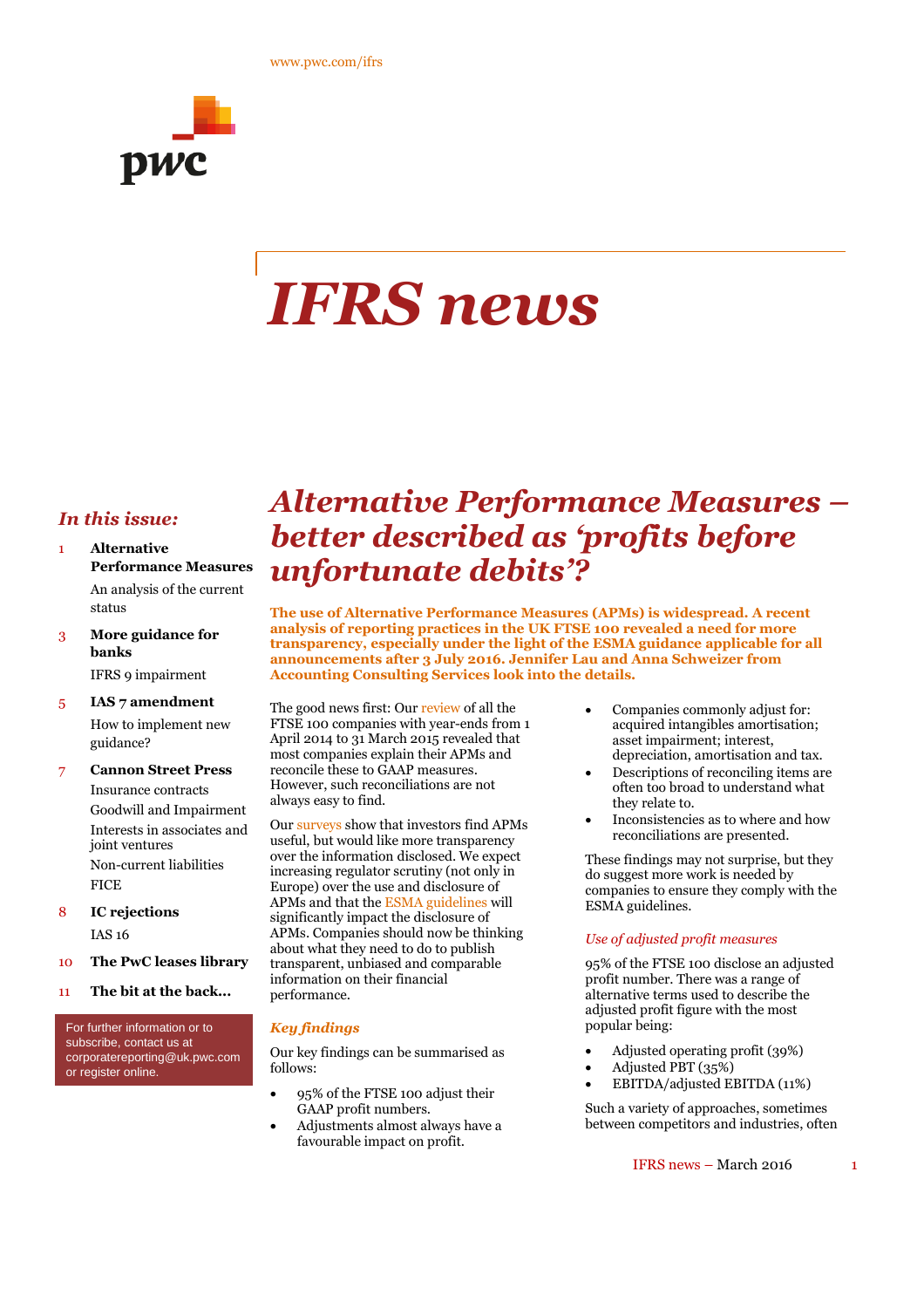



makes it difficult for readers to understand and compare APMs.

A review of the total number of adjustments showed that movements in aggregate for all companies with an APM went from a GAAP figure of roughly £119bn to £187bn. Of the 95 companies that presented an adjusted profit figure only 12 reported a number less than the original GAAP figure.

#### *What is being adjusted?*

A variety of terms is used to describe the adjustments from GAAP numbers to APMs. The most common adjustments relate to:

- acquired intangibles amortisation,
- asset impairment;
- interest, depreciation, amortisation and taxation;
- bank specific adjustments for those in the banking industry.

Although there are a large number of adjustments being made, the value of adjustments represents a small proportion in comparison to the overall value. For example, 10% of companies are adjusting for pension-related items and nearly 30% of companies are adjusting for acquisitionrelated costs yet these represent only 0.4% and 0.7% of the total value of adjustments. The question for companies to ask is whether these adjustments are material enough to be separately identified.

28% (£6bn) of adjustments remain uncategorised because the descriptions provided were not adequate to assign the adjustment to a category.

#### *Placement of the reconciliation*

While most companies (98%) provided a reconciliation of the APM to GAAP, there was no consistency in where they were reported and in some circumstances they were reported in more than one place:

- Front half (45%),
- Face of the primary statements (37%),
- Notes to the financial statements
- $(57\%),$ Other sections (7%).

This is not a problem unless, as was the case with a few companies, there is a lack of signposting to where the reconciliation could be found.

#### *ESMA guidance*

The guidelines apply to APMs disclosed in regulated information published by issuers with securities traded on regulated markets. These include APMs presented in the 'front half' of annual reports and interim financial reports, but exclude financial information provided in the audited financial statements of the accounts. They also apply to APMs in other regulated information published by an entity such as management reports, prospectuses, or ad-hoc disclosures on financial earnings.

An APM is "a financial measure of historical or future performances, financial position, or cash flows, other than a financial measure defined or specified in the applicable financial reporting framework."

Under the guidelines, issuers are required to:

- Define APMs in a clear and readable way and give meaningful labels (impairments and restructuring charges are 'rarely … unusual or nonrecurring').
- Reconcile APMs to the most directly reconcilable GAAP line item explaining material reconciling items.
- Explain the use of APMs so users understand relevance and reliability.
- Not display APMs with more prominence, emphasis or authority than GAAP measures.
- Present APMs with comparatives which also need to be reconciled.
- Define APMs consistently over time and justify any changes made.

#### *Next steps*

APMs continue to be a hot topic for many from regulators and investors right through to the media. Based on our findings we think that more work will need to be done by companies to make their reconciling items relevant, understandable and not misleading.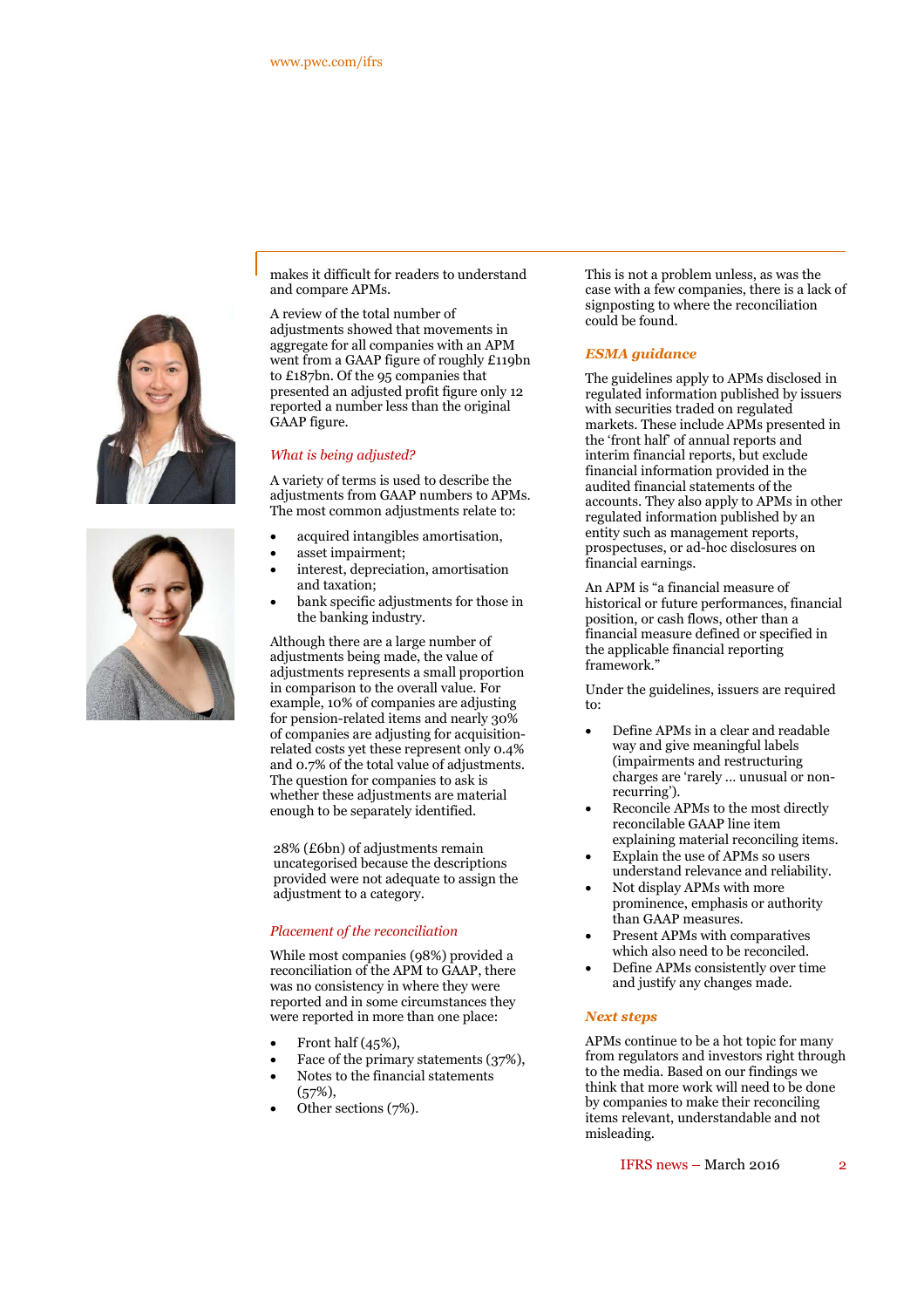

# *More guidance for banks on IFRS 9 impairment*

**The IASB issued its final version of IFRS 9** *Financial Instruments* **in July 2014, but for banks this is not the end of the story. Hannah King from Accounting Consulting Services tells us about recent developments.**

IFRS 9 introduces a new expected credit loss (ECL) approach to impairment provisioning for financial instruments: a radical move away from the current incurred loss model in IAS 39. Following the issue of IFRS 9, two bodies - the Basel Committee on Banking Supervision (the Committee) and the Enhanced Disclosure Task Force (EDTF) - have recently published guidance in respect of the ECL requirements in IFRS 9.

Both publications are aimed at large internationally active banks, but other large and more sophisticated banks may also find the additional guidance relevant.

#### *Basel Committee Guidance on accounting for ECL for banks*

In December 2015, the Committee issued its 'Guidance on credit risk and accounting for expected credit losses'. This sets out supervisory guidance on sound credit risk practices associated with the implementation and ongoing application of ECL accounting frameworks, such as that introduced in IFRS 9.

Notably, the Committee expects a disciplined, high-quality approach to assessing and measuring ECL by banks.

The Guidance discusses some of the areas requiring significant judgement involved in implementing the ECL requirements, as well as highlighting the need for good governance, controls, processes and disclosure.

#### *Forward looking information*

Amongst other things, the Committee emphasises the importance of including a wide range of relevant, reasonable and supportable forward-looking information, including macroeconomic data, in a bank's accounting measure of ECL. In particular, banks should not ignore future events simply because they have a low probability of occurring or on the grounds of increased cost or subjectivity. This has particular relevance for one-off uncertain events, for example, a future vote on the UK leaving the European Union. However, the Committee does acknowledge that in certain exceptional circumstances, information about a future event may not be reasonable and supportable, in which case it should be excluded from the determination of ECL.

#### *'Low credit risk' exemption*

In the Committee's view, the use of the practical expedients in IFRS 9 should be limited for internationally active banks. This limitation includes restricting the use of the 'low credit risk' exemption for lending exposures (although there still may be some scope to use this exemption for securities).

Using the exemption in IFRS 9 negates the need to assess whether there has been a significant increase in credit risk since initial recognition for those financial instruments that are of low credit risk (for example, investment grade). Not being able to take advantage of the exemption could involve considerable more work and analysis.

#### *EDTF IFRS 9 Impairment disclosure recommendations*

In November 2015, the EDTF published a report 'Impact of Expected Credit Loss Approaches on Bank Risk Disclosures'. This recommends disclosures in banks' annual reports to help the market understand an ECL approach to impairment, such as that in IFRS o.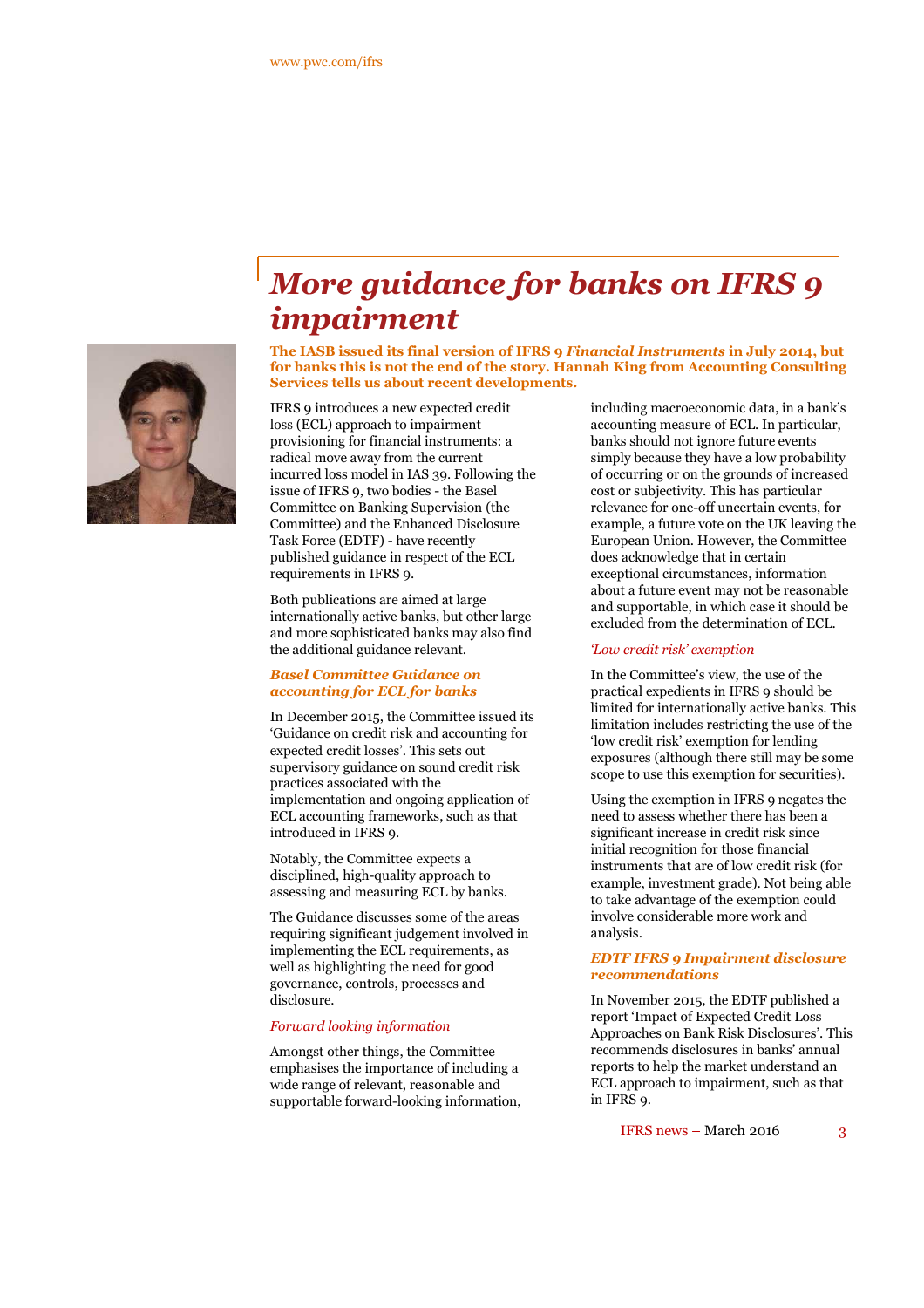#### *Transition period from now to adoption*

IFRS 9 comes into effect from 2018. The EDTF highlights that disclosures are needed in the transition period leading up to adoption of IFRS 9, starting with 31 December 2015 annual reports. As summarised in the diagram below, the EDTF recommends a gradual, phased approach to disclosures during this transition period. The EDTF suggests that initially the focus should be on qualitative disclosures. Quantitative information about the impact of IFRS 9 should follow, but at the latest in 2017 annual reports.

#### *Ongoing 'permanent' disclosures*

The EDTF also recommends disclosures that will apply on a permanent basis once IFRS 9 has been adopted and which go considerably further than those required by accounting standards. For example, the

EDTF recommends that banks offer sensitivity disclosures. These would show the key drivers of change in credit losses when they are meaningful and relevant to understanding material changes.

#### *What's next?*

Banks, in particular internally active banks and other large more sophisticated banks, should consider the implications of the Basel Guidance and the EDTF's disclosure recommendations. Banks should determine the extent to which the additional guidance applies and how they plan to incorporate it into their IFRS 9 implementation processes.

In doing so, banks will need to consider the views of their local regulator.

As well as the ongoing disclosure requirements post IFRS 9 implementation, banks should consider the transition disclosures needed now and up to the first period of adoption of IFRS 9.

#### *Indicative timeline for implementing the EDTF disclosure recommendations in the transition period:*

| 2015                                                                              | 2016                                                                                              | 2017                          |                       | 2018 (and beyond)                                                                                                                                                                                                                                |
|-----------------------------------------------------------------------------------|---------------------------------------------------------------------------------------------------|-------------------------------|-----------------------|--------------------------------------------------------------------------------------------------------------------------------------------------------------------------------------------------------------------------------------------------|
| <b>General concepts,</b><br>differences from<br>implementation<br><b>strategy</b> | current approach &                                                                                | $\bullet$<br>ECL approach     |                       | Explain general concepts of an ECL approach<br>Describe current impairment approaches and compare with<br>Explain implementation strategy, including timeline, key<br>milestones and responsibilities                                            |
|                                                                                   | <b>Detailed</b><br>principles, risk<br>management<br>organisation &<br>capital planning<br>impact | $\bullet$<br>$\bullet$        | controls              | Explain how key concepts and credit risk modelling<br>techniques will be implemented<br>Explain new governance, processes and controls and<br>how they relate to existing governance, process and<br>Explain expected impact on capital planning |
|                                                                                   |                                                                                                   | Quantitative •<br>disclosures |                       | Provide quantitative assessment of the<br>potential impact once practical and reliable<br>(by 2017 annual reports at latest)<br>Consider further temporary disclosures                                                                           |
|                                                                                   |                                                                                                   | <b>Full</b>                   | adoption<br>of IFRS 9 | <b>Provide IFRS 7 transition disclosures</b><br>٠<br>in first interim period after adoption<br><b>Consider all EDTF recommendations</b><br>$\bullet$                                                                                             |
|                                                                                   |                                                                                                   |                               |                       |                                                                                                                                                                                                                                                  |

Increasing granularity of disclosure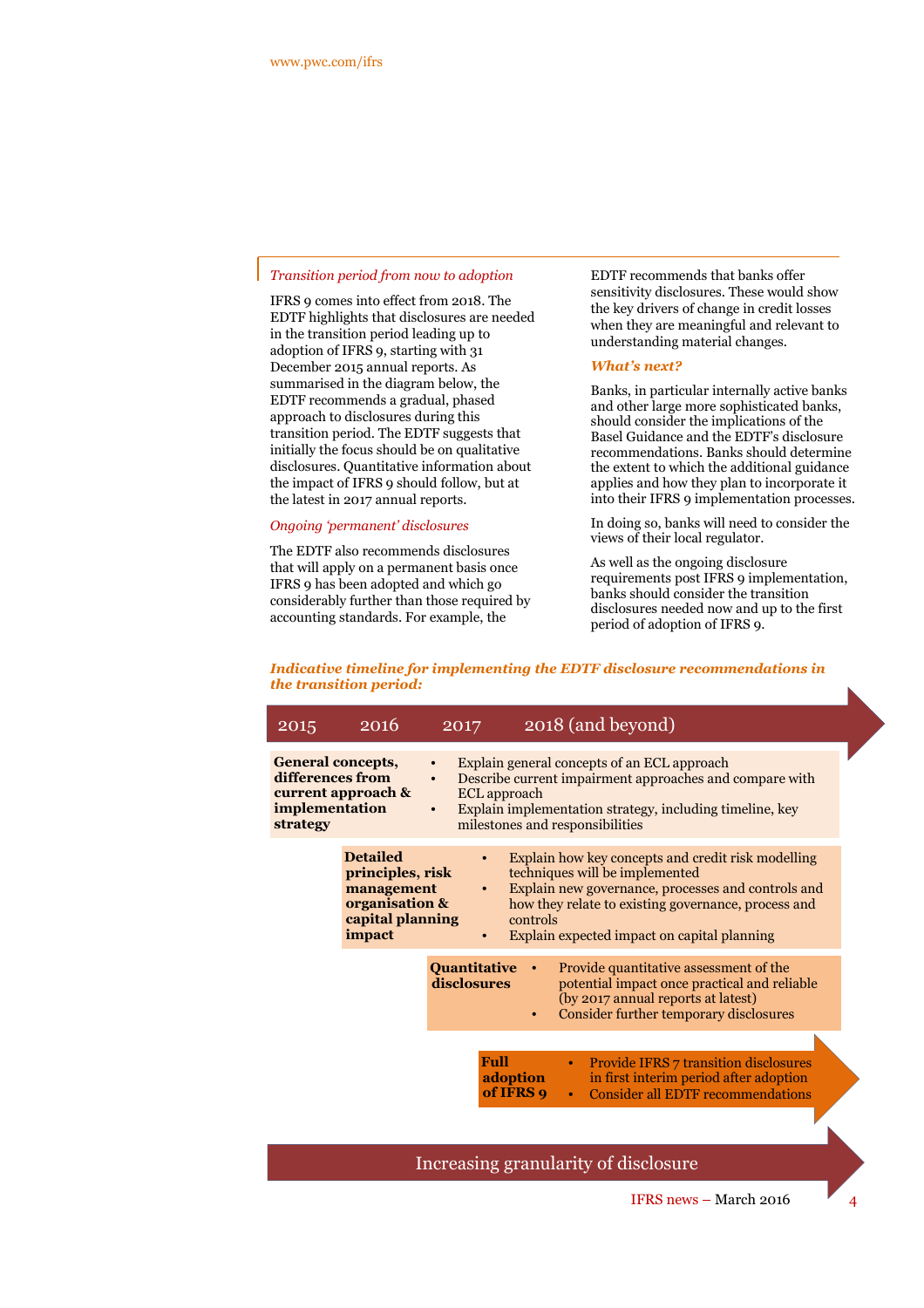

# *IAS 7 'net debt' amendment: How to implement new guidance?*

**John Chan from Accounting Consulting Services brings us up to speed on the narrow-scope amendment to IAS 7** *Statement of cash flows* **and shows how entities might fulfil the new disclosure requirement.**

Borrowings form a major part of nearly every business and operation. Information about changes in borrowings helps users of financial statements evaluate the financial health of an entity.

Even though IAS 7 and IFRS 7 require some disclosures, users still remarked that they find it difficult to understand changes of borrowings across periods. The IASB has thus amended IAS 7 as part of its Disclosure Initiative to address those concerns.

#### *What is the additional disclosure required?*

#### *Objective and scope*

The objective of the revised disclosures is to help users evaluate changes in borrowings.

As neither borrowings nor 'net debt' are defined in IFRS, the IASB requires that the disclosures apply to *liabilities arising from financing activities*.

The disclosure requirements also apply to:

- Financial assets arising from financing activities (for example derivative assets that hedge long-term borrowings).
- Other assets and liabilities. Entities should also include other assets and liabilities that might be included in other categories within the cash flow

statement if that would meet the disclosure objective (for example, cash and cash equivalents and interest payments that are classified as operating activities).

#### *Required disclosures*

Entities should disclose changes of the items above arising from cash flows and non-cash changes (for example, acquisitions, disposals and exchange differences).

#### *Disclosure format*

The amendment does not mandate any specific format and management should consider the disclosure that best meets the objective based on their circumstances. Different ways of meeting the disclosure objective are described below.

#### *Disclosure examples*

#### *Reconciliation table*

The amendment suggests a reconciliation between the opening and closing balances of the items above would meet the disclosure requirement. This may be the best way of meeting the disclosure objective where entities have several different items to be disclosed or where non-cash changes arise from different transactions or events. A tabular reconciliation could look as follows: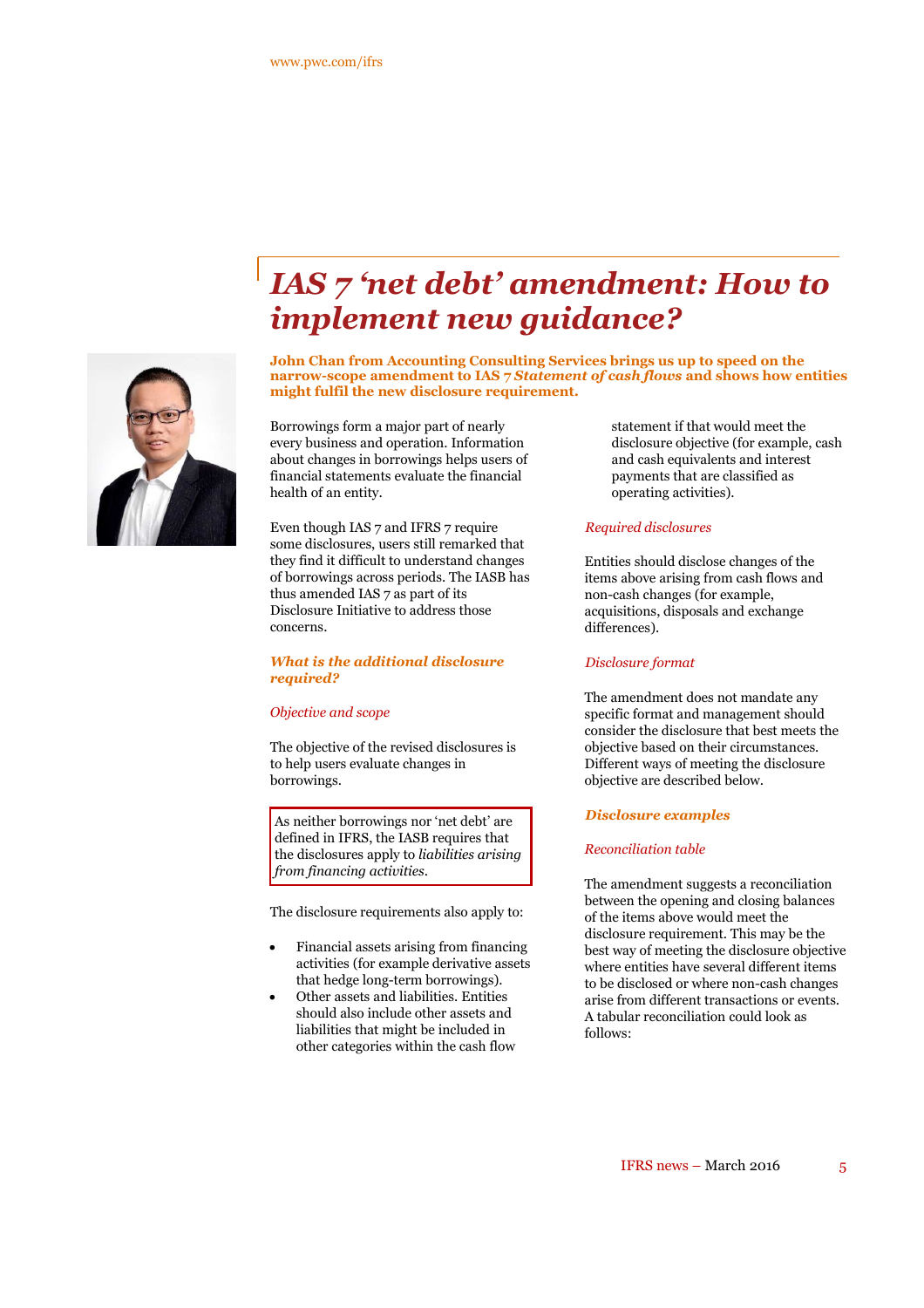|                                                              | At 1<br>January<br>20x7 | Cash<br>flows | Non-cash changes            |           |                      |                      |                 | At 31                   |
|--------------------------------------------------------------|-------------------------|---------------|-----------------------------|-----------|----------------------|----------------------|-----------------|-------------------------|
|                                                              |                         |               | <b>Acquisition Interest</b> |           | Foreign              | <b>New</b><br>leases | Fair            | <b>December</b><br>20x7 |
|                                                              |                         |               |                             | accretion | exchange<br>movement |                      | value<br>change |                         |
|                                                              | '000                    | '000          | '000                        | '000      | '000                 | '000                 | '000            | '000                    |
| Short-term bank borrowings<br>(1)                            | 10,000                  | (300)         |                             |           |                      |                      |                 | 9,700                   |
| Long-term bank borrowings                                    | 22,000                  | 500           | 3,000                       |           | 3,000                |                      |                 | 28,500                  |
| Other long-term borrowings                                   | 1,000                   | (400)         |                             |           |                      |                      |                 | 600                     |
| Finance lease liabilities                                    | 3,000                   | (250)         | ۰                           | 200       |                      | 500                  |                 | 3,450                   |
| Interest payable                                             |                         | 456 (2,100)   |                             | 2,500     |                      |                      |                 | 856                     |
| Assets held to hedge long-<br>term borrowings                | (300)                   | 150           |                             |           |                      |                      | (40)            | (190)                   |
|                                                              | 36,156                  | (2,400)       | 3,000                       | 2,700     | 3,000                | 500                  | (40)            | 42,916                  |
| (2) Cash and cash equivalents<br>(other than bank overdraft) | (30,000)                | 300           |                             |           | 250                  |                      |                 | (29, 450)               |
| (2)(3) Bank overdraft                                        | 2,100                   | (200)         |                             |           |                      |                      |                 | 1,900                   |
| Cash and cash equivalents                                    | (27,900)                | 100           | ٠                           |           | 250                  |                      | ٠               | (27, 550)               |
|                                                              |                         | 8,256 (2,300) | 3,000                       | 2,700     | 3,250                | 500                  | (40)            | 15,366                  |

(1) The amendment requires that the link between the reconciliation and the balances and amounts presented in balance sheet and cash flow statement is explained. Management should consider the balance sheet and disclosure objective when deciding how much detail to disclose.

- (2) The amendment requires separate disclosure of changes in assets and liabilities classified in financing activities from changes on other assets and liabilities included in other categories.
- (3) The example assumes that the bank overdraft is repayable on demand and forms an integral part of the entity's cash management.

#### *Narrative descriptions*

Narrative disclosures might be appropriate when there are only few items to be disclosed or where there are limited noncash changes, for example:

During the year ended 31 December 20x7, the non-cash changes on long-term bank borrowings amounted to USD 3 million arising from unrealised foreign exchange differences.

#### *Other insights*

Some preparers may already make similar disclosures in accordance with local guidance or on a voluntary basis. Such existing disclosures may not fully align with the revised requirements, so management should examine the items included in the disclosures for completeness, proper

segregation of other assets and liabilities and linkage to the balance sheet and cash flow statement.

#### *Effective date and transition*

The amendment is effective for annual periods beginning on or after 1 January 2017. Earlier application is permitted. When an entity first applies the amendment, it is not required to provide comparative information in respect of preceding periods.

#### *Who is affected?*

The amendment will affect every entity preparing IFRS financial statements. However, the information required should be readily available. Preparers should consider how to best present the additional information explaining the changes in liabilities arising from financing activities.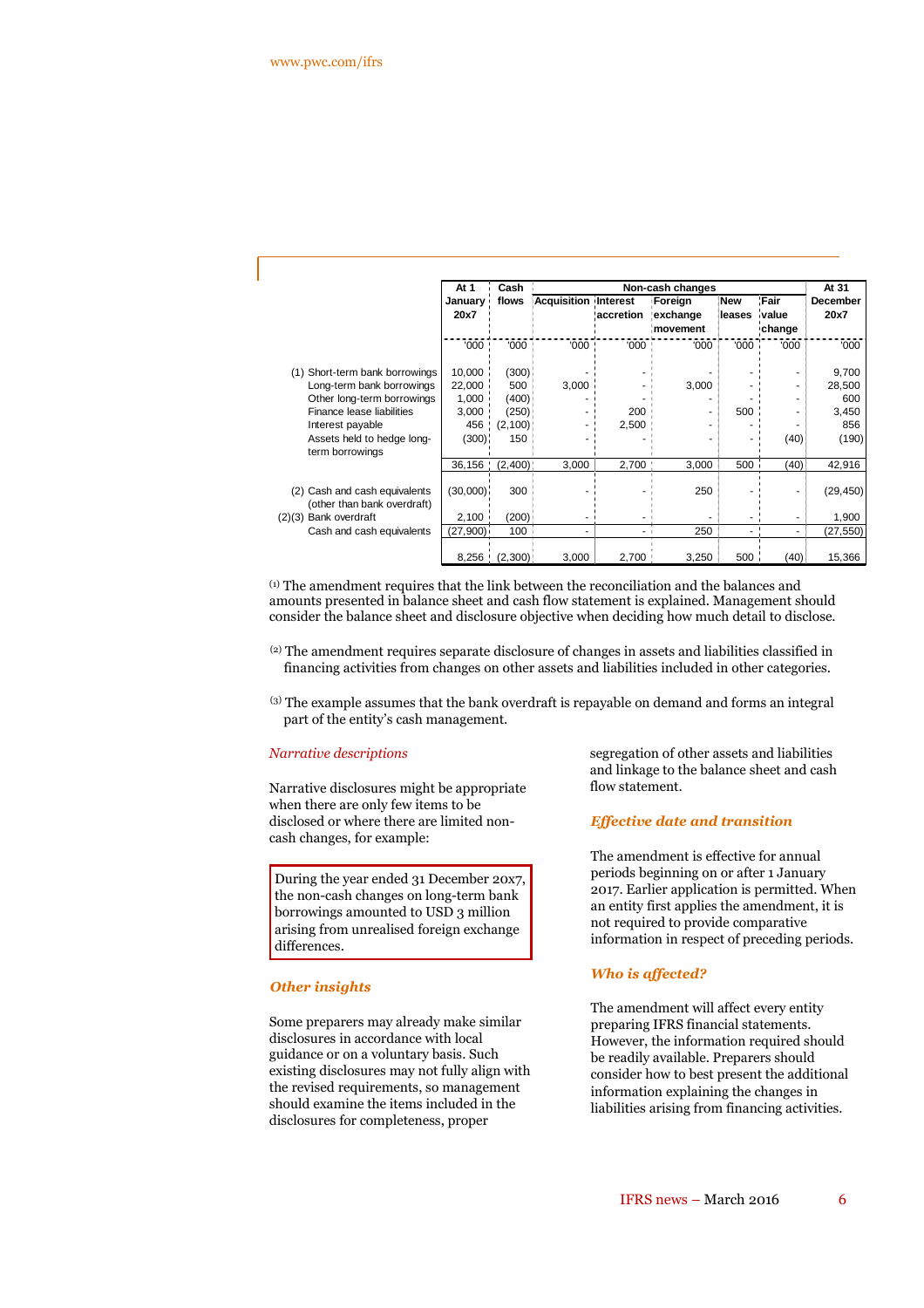# *Cannon Street Press*

#### *Insurance contracts*

The IASB instructed the staff to start the balloting process. The IASB will discuss the effective date and any sweep issues that

#### *Goodwill and Impairment*

The IASB continued its discussions. No decisions were made. The IASB will continue its discussions at future meetings

### *Measurement of interests in associates and joint ventures*

The IASB discussed the IC's request for input on whether long-term interests that in substance form part of the net investment in an associate or joint venture should be tested for impairment by applying IAS 28, IFRS 9 or a combination of both.

The IASB supported the IC's continued discussion of the issue and noted the possibility that the IC might develop an interpretation to clarify the type of

arise in the drafting process at a future meeting. The final standard is expected around the end of 2016.

and consider the steps it needs to take before holding further discussions with the FASB.

interests that are included in the net investment.

The IASB agreed that such long-term interests would be recognised and measured by applying the requirements of IFRS 9. The IASB further agreed that entities would apply the impairment requirements of IFRS 9 and IAS 28 when assessing the net investment. Feedback from the IASB will be provided to the IC at a future meeting.

#### *Non-current liabilities: conditions that are tested after the end of the reporting period*

The IASB considered how its proposals in the ED *Classification of Liabilities* should be applied when conditions in the lending agreement are tested or reviewed after the end of the reporting period. The Board tentatively decided that:

- compliance with any conditions in the lending agreement is assessed as at the reporting date;
- the proposed amendment to the Standard should include the requirement that compliance with a condition as at the end of the reporting period should determine whether a right subject to that condition should

#### *Financial Instruments with characteristics of equity*

The IASB discussed the further developments of the three approaches it has identified as possible ways of improving IAS 32 *Financial Instruments*. The IASB's discussions focused on the presentation of sub-classes of liabilities

affect classification even in cases where the conditions are tested subsequent to the year-end;

 when an agreement includes a periodic review clause and the right to defer settlement is subject to the lenders review, the entity has a right to defer settlement only up to the date of the periodic review.

At a future meeting, the staff will present analysis that examines the guidance with respect to the transfer of equity as a means of settlement and that confirms the Board's proposals by using specific examples raised in the comment letters.

including presenting income and expense from particular type of liabilities, and the attribution of profit or loss and other comprehensive income to sub-classes of equity. No decisions have been made.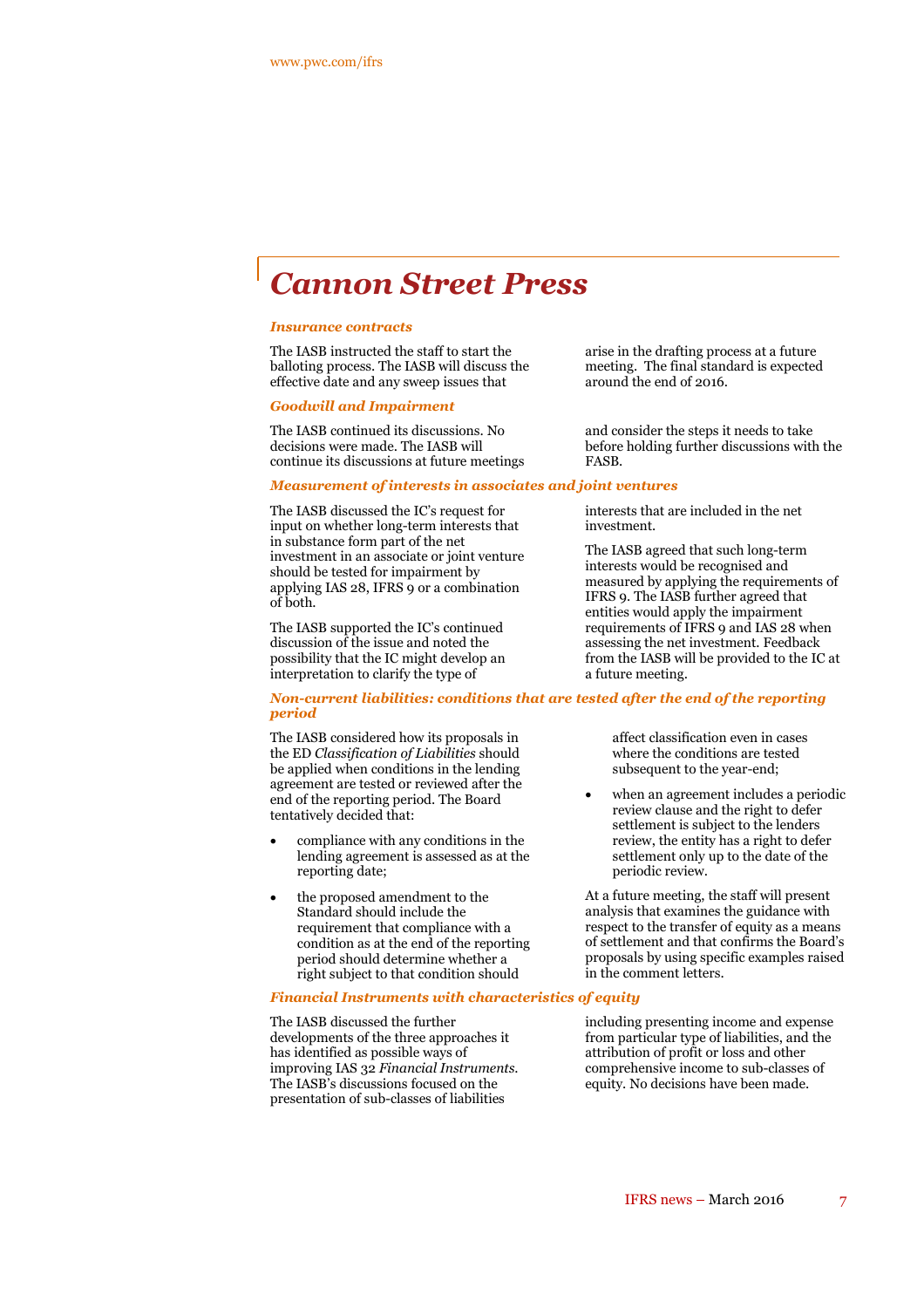

# *IFRIC Rejections in short - IAS 16*

**Tatiana Geykhman of Accounting Consulting Services examines the practical implications of IC rejections related to IAS 16.**

#### *Looking for an answer? Maybe it was already addressed by the experts.*

The Interpretations Committee (IC) regularly considers anywhere up to 20 issues at its periodic meetings. A very small percentage of the issues discussed result in an interpretation. Many issues are rejected; some go on to become an improvement or a narrow scope amendment. The issues that are not taken on to the agenda end up as 'IFRIC rejections', known in the accounting trade as 'not an IFRIC' or NIFRICs. The NIFRICs are codified (since 2002) and included in the 'green book' of standards published by the IASB although they technically have no standing in the authoritative literature. This series covers what you need to know about issues that have been 'rejected' by the IC. We go standard by standard and continue with IAS 16 as per below.

IAS 16 covers recognition, measurement, and disclosure of property, plant and equipment (PPE). Nine matters related to IAS 16 have resulted in an agenda rejection by the IC.

#### *Depreciation*

A number of issues have been submitted to the IC on the acceptable methods of depreciation.

#### *Production method (May 2004)*

The IC considered the so-called production method of depreciation. An example is the use of the road that is expected to increase over time. The IC considered whether this method could be used for an asset whose benefits were not consumed directly through use. The IC rejected the issue and deferred this to the Board. The units of production method results in a charge based on the expected use or output. It can be used where this method reflects the expected pattern of consumption of the future economic benefits embodied in the asset.

#### *Interest method (November 2004)*

The IC also rejected a submission asking about the interest method of depreciation. Under this method, the depreciated amount of an asset reflects the present value of future net cash flows expected from it, and thus the asset would be treated similarly to a receivable.

The IC noted that the depreciation method should reflect the manner in which future economic benefits of the asset are consumed. For example, straight-line depreciation would be the most appropriate method where a road is used equally over time.

#### *Revenue-based methods*

IAS 16 establishes the principle for the basis of depreciation as being the expected pattern of consumption of the future economic benefits of an asset. In the case of a toll road, consumption might be low in the early periods and high in later periods. The IC discussed in November 2011 and March 2012 whether a unit of production method (expected use or output) might be more appropriate to reflect the pattern of consumption of the expected future economic benefits and suggested a clarification of IAS 16 and IAS 38.

The IASB then clarified that the use of revenue-based methods to calculate depreciation of an asset is presumed to be an inappropriate basis, because revenue reflects factors other than the *consumption* of the economic benefits embodied in the asset. In May 2014 the IASB amended IAS 16 and IAS 38. These amendments are effective for annual periods beginning on or after 1 January 2016.

#### *Cost of testing (July 2011)*

The IC was asked to clarify what could be viewed as sales proceeds from testing an asset. The submission considered an industrial group consisting of several autonomous plants in a jurisdiction subject to local regulation. The regulation required a 'commercial production date' to be identified for the industrial complex as a whole. The submission asked whether the proceeds from the plants already in operation could be offset against the costs of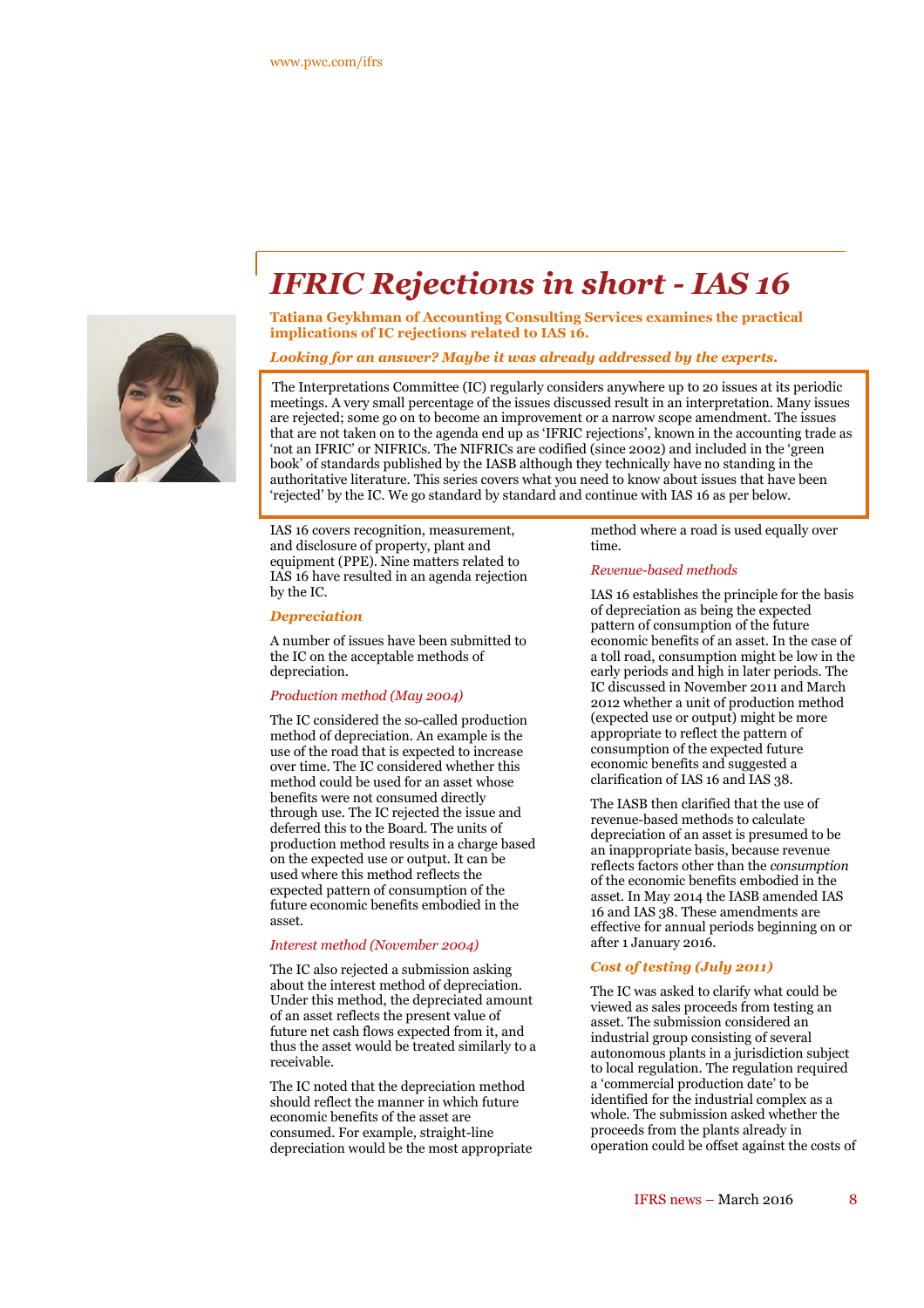testing the plants that are not yet available for use.

The IC noted that the cost of testing and proceeds from testing should be determined separately for each PPE item. The IC thought

that the IAS 16 guidance is sufficient to determine when a PPE item is available for use and to distinguish proceeds that reduce costs of testing an asset from revenue from production. Diversity in practice was not expected.

### *Summary of IAS 16 rejections*

| <b>Topic</b>                                                                        | <b>Summary conclusion</b>                                                                                                                                                                                                                                                                                                                                                                                                                                                                                            |
|-------------------------------------------------------------------------------------|----------------------------------------------------------------------------------------------------------------------------------------------------------------------------------------------------------------------------------------------------------------------------------------------------------------------------------------------------------------------------------------------------------------------------------------------------------------------------------------------------------------------|
| Depreciation of<br>fixed assets (May<br>2004)                                       | The IC considered the use of the production method of depreciation for an<br>asset not consumed directly in relation to the level of use. An example is<br>the use of a road that is expected to increase over time. The IC believed this<br>was a conceptual area and recommended that the Board consider this topic<br>as part of the Concepts project.                                                                                                                                                            |
| Depreciation of<br>assets under<br>operating leases<br>(November 2004)              | The IC concluded that the use of interest method of depreciation is not<br>appropriate. Under this method, the depreciated amount of an asset<br>reflects the present value of future net cash flows expected from it.                                                                                                                                                                                                                                                                                               |
| Revaluation of<br>investment<br>properties under<br>construction<br>(November 2006) | Following the recommendation from the IC, the Board amended IAS 16<br>and IAS 40 in May 2008 to state that investment property under<br>construction should be accounted for under IAS 40.                                                                                                                                                                                                                                                                                                                           |
| Sale of assets held<br>for rental (May                                              | The IC received a question on presentation of gains or losses where an<br>entity holds assets for rental and sells these assets afterwards.                                                                                                                                                                                                                                                                                                                                                                          |
| 2007)                                                                               | Following this submission, the Board amended IAS 16 in May 2008,<br>clarifying that proceeds from the sale of assets held for rental should be<br>recognised as revenue under IAS 18. The Board concluded that gross<br>presentation would better reflect the ordinary activities for entities that<br>routinely sell PPE items held for rental.                                                                                                                                                                     |
| Disclosure of idle<br>assets and idle<br>construction in<br>progress (May<br>2009)  | As IAS 16 encourages, but does not specifically require, disclosure of<br>temporarily idle assets and construction in progress, the IC was asked to<br>clarify the expected extent. The IC concluded that on the basis of the IAS 1,<br>the requirement to disclose additional information that is relevant to an<br>understanding of the financial statements, no additional guidance is<br>needed.                                                                                                                 |
| Cost of testing<br>$(\mathrm{July\ 2011})$                                          | The IC considered whether the proceeds from plants already in operation<br>could be offset against the costs of testing plants that are not yet available<br>for use provided all plants belong to the same industrial group. The IC<br>rejected the issue on the basis that IAS 16 provides sufficient guidance to<br>identify the date at which an item of PPE is 'available for use' and, therefore,<br>to distinguish proceeds that reduce costs of testing an asset from revenue<br>from commercial production. |
| Purchase of right to<br>use land<br>(September 2012)                                | The IC was asked to clarify the accounting for the purchase of a right to use<br>land, and rejected the issue based on the fact pattern being territory<br>specific.                                                                                                                                                                                                                                                                                                                                                 |
|                                                                                     | Notwithstanding the IC observed that the existence of an indefinite period<br>does not prevent the 'right of use' from qualifying as a lease in accordance<br>with IAS 17.                                                                                                                                                                                                                                                                                                                                           |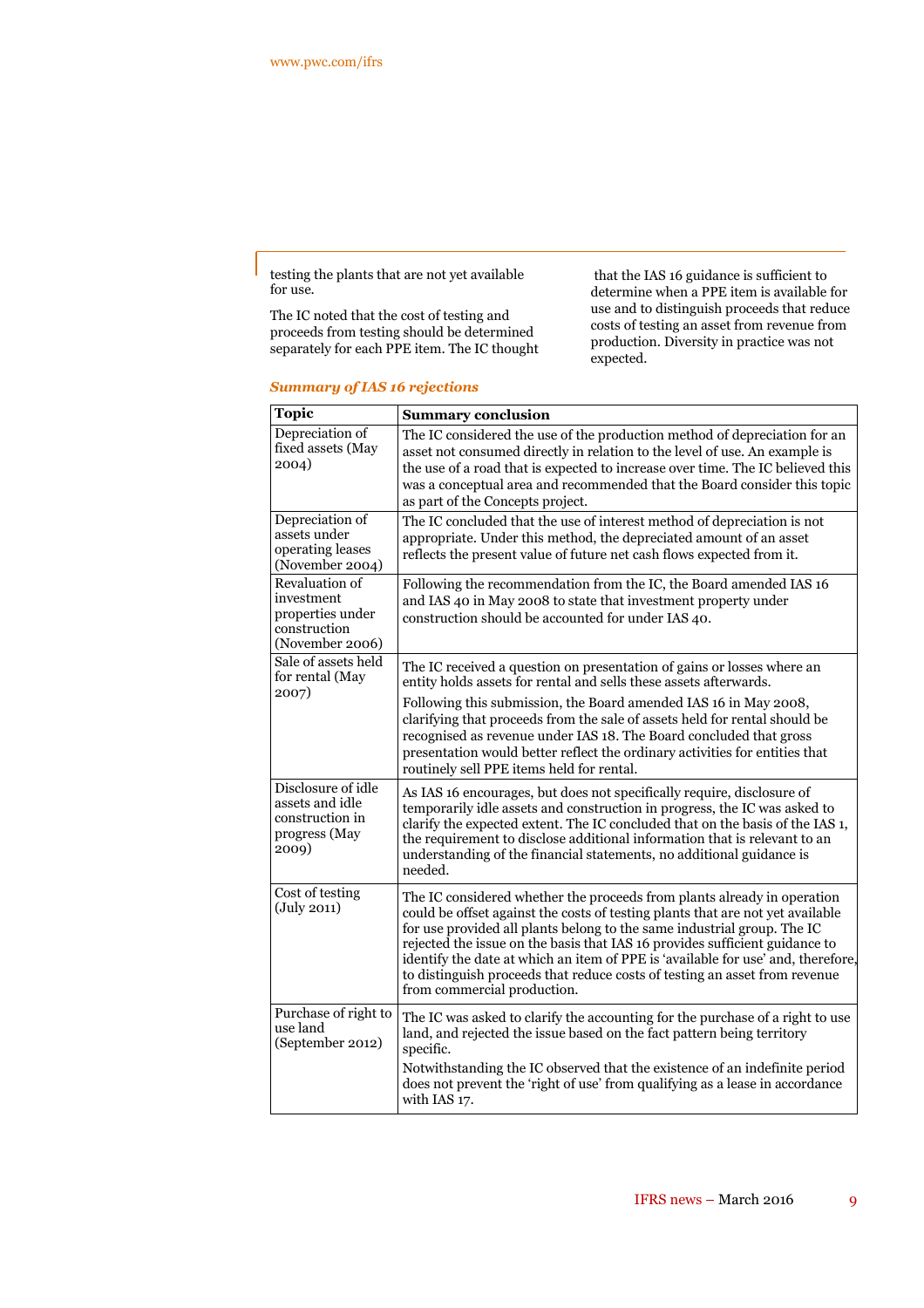| Disclosure of<br>borrowing costs for<br>assets under the<br>revaluation model<br>(May 2014) | For PPE carried at fair value, the capitalisation of borrowing costs is not<br>required. The IC confirmed that as part of the requirement to disclose the<br>amount at which such assets had been carried under the cost model<br>includes the disclosure of capitalised borrowing costs.                                                                                                                                                                |
|---------------------------------------------------------------------------------------------|----------------------------------------------------------------------------------------------------------------------------------------------------------------------------------------------------------------------------------------------------------------------------------------------------------------------------------------------------------------------------------------------------------------------------------------------------------|
| Accounting for core<br>inventories<br>(November 2014)                                       | The IC was asked to clarify whether 'core inventories' should be accounted<br>for under IAS 2 or under IAS 16. The IC observed that what might constitute<br>'core inventories' and how they are accounted for, could vary between<br>industries. The IC noted that it did not have clear evidence that the<br>diferences in accounting were caused by differences in how IAS 2 and IAS<br>16 were being applied and removed this issue from its agenda. |

# *The leases library*



### **Reception**

In brief A summary introduction to the new standard

**Reference section**

#### In depth

A detailed look at the requirements of the new standard, with practical examples of the application of key principles

### **Critical analysis**

IFRS blog PwC's dedicated IFRS blog discusses and debates the hot topics in IFRS and leasing

### **Media**

#### Webcast

Patrina Buchanan (IASB), Derek Carmichael and Jay Tahtah (PwC) discuss the highlights of the new standard

Interview on the practical impacts of IFRS 16 Jay Tahtah talks to Derek Carmichael about practical implications on companies of the new standard

#### **Recommended reading**

Are you ready? A look at the impact on systems, processes and reporting

# **Specialist subjects**

**And opening in next month's IFRS News:** In the spotlight: Key questions to think about for individual industries, including Retail & consumer and Real estate. New arrivals expected soon!



**by Derek Carmichael**